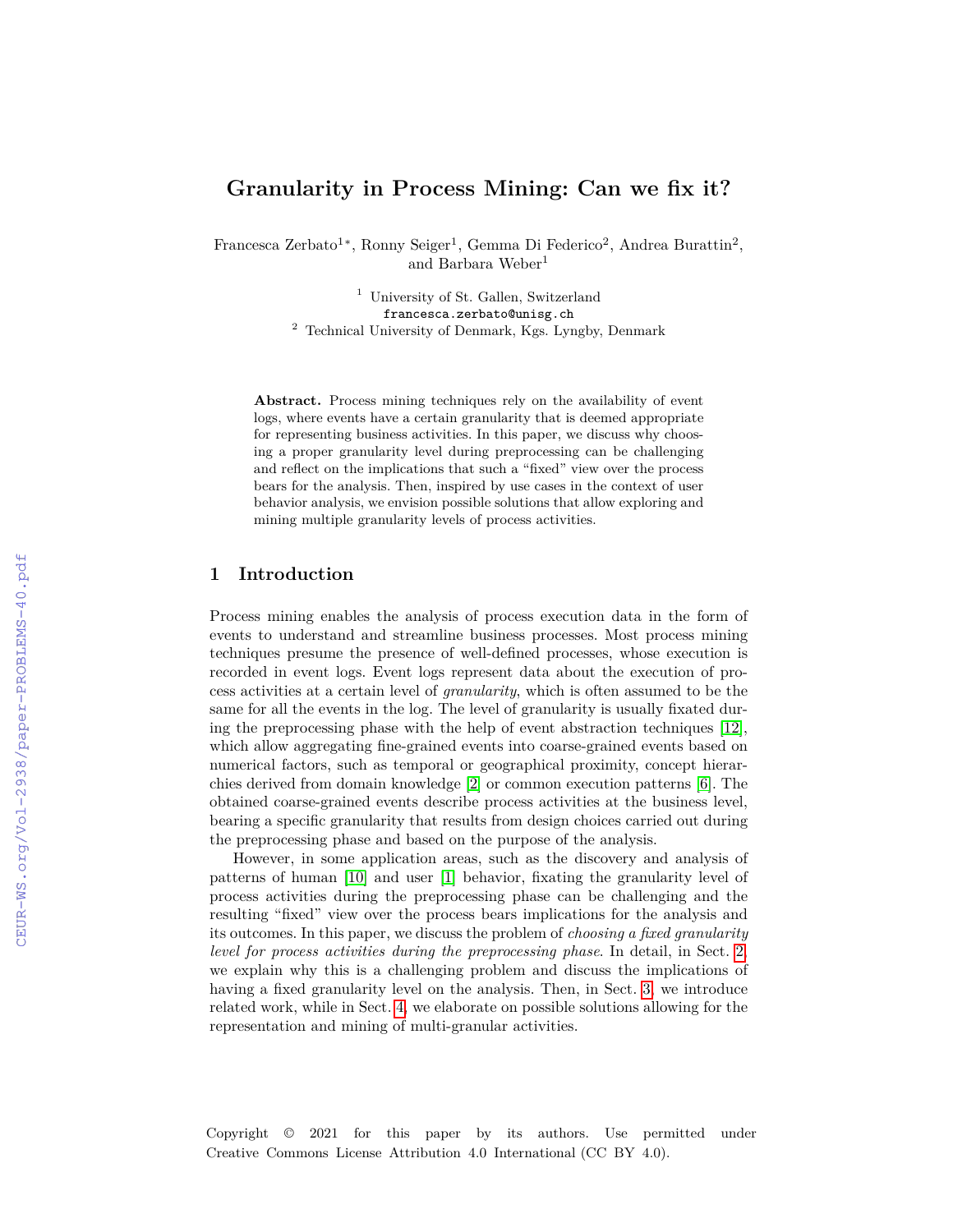#### **2 Fixed Granularity: Challenges and Implications**

2

Process mining has expanded to many application areas, including the discovery and analysis of patterns of human [\[10\]](#page-4-0) and user [\[1\]](#page-4-1) behavior from sequences of events, such as sensor data or keystrokes, recording the activities of humans interacting with smart environments or software systems and artifacts over a period of time (hereinafter *interaction traces*). Interaction traces include activities that can be described at many different levels of granularity, i.e., a coarse-grained activity is composed of multiple finer-grained activities, which are sometimes organized in a hierarchy. For example, let us consider a user filtering an event log in a process mining tool and assume that activity  $A$  in Fig. [1](#page-1-0) corresponds to "filter event log" at level  $\ell_1$ . A can be further detailed into "filter by attribute"  $(a_1)$  in  $\ell_2$ , or into "select attribute filter" $(a_{1,1})$ , "choose attribute" $(a_{1,2})$ , "choose cases or events" $(a_{1.3})$ , and "apply attribute filter" $(a_{1.4})$  in  $\ell_3$ .

Usually, the granularity level of the activities in an event log is fixated during preprocessing with the help of event abstraction techniques [\[12\]](#page-4-2). However, during log preparation, it is not always possible to know  $(C_1)$  what is the exact purpose of the analysis, as this often evolves as data are analyzed, and  $(C_2)$  what is the most appropriate granularity level of process activities for finding meaningful patterns. Let us consider again the discovery of activity patterns from the interaction traces of users doing process mining and assume that we aim to find common patterns of behavior among users. This goal may change during the analysis, e.g., from analyzing user behavior at a high level to understanding if users implement workarounds to filter the event log. Besides, the expected structure of meaningful patterns is often unknown during preprocessing and emerges after some analysis iterations while exploring the data from different viewpoints



<span id="page-1-0"></span>**Fig. 1.** (Top) Activities  $(A, B)$  defined at different levels of granularity  $(\ell_1, \ell_2, \ell_3)$ . (Bottom) Interaction traces  $(t_1, t_2, t_3)$  shown for different levels of granularity. In  $\ell_1$ , pattern  $\{A, B\}$  is common to all traces  $(\checkmark)$ ; in  $\ell_2$  it can be seen in  $t_1$  and  $t_2$  if  $a_1$  and  $a_2$  can be executed in any order ( $\mathcal{O}$ ), while it cannot be observed in  $t_3$  ( $\mathsf{X}$ ).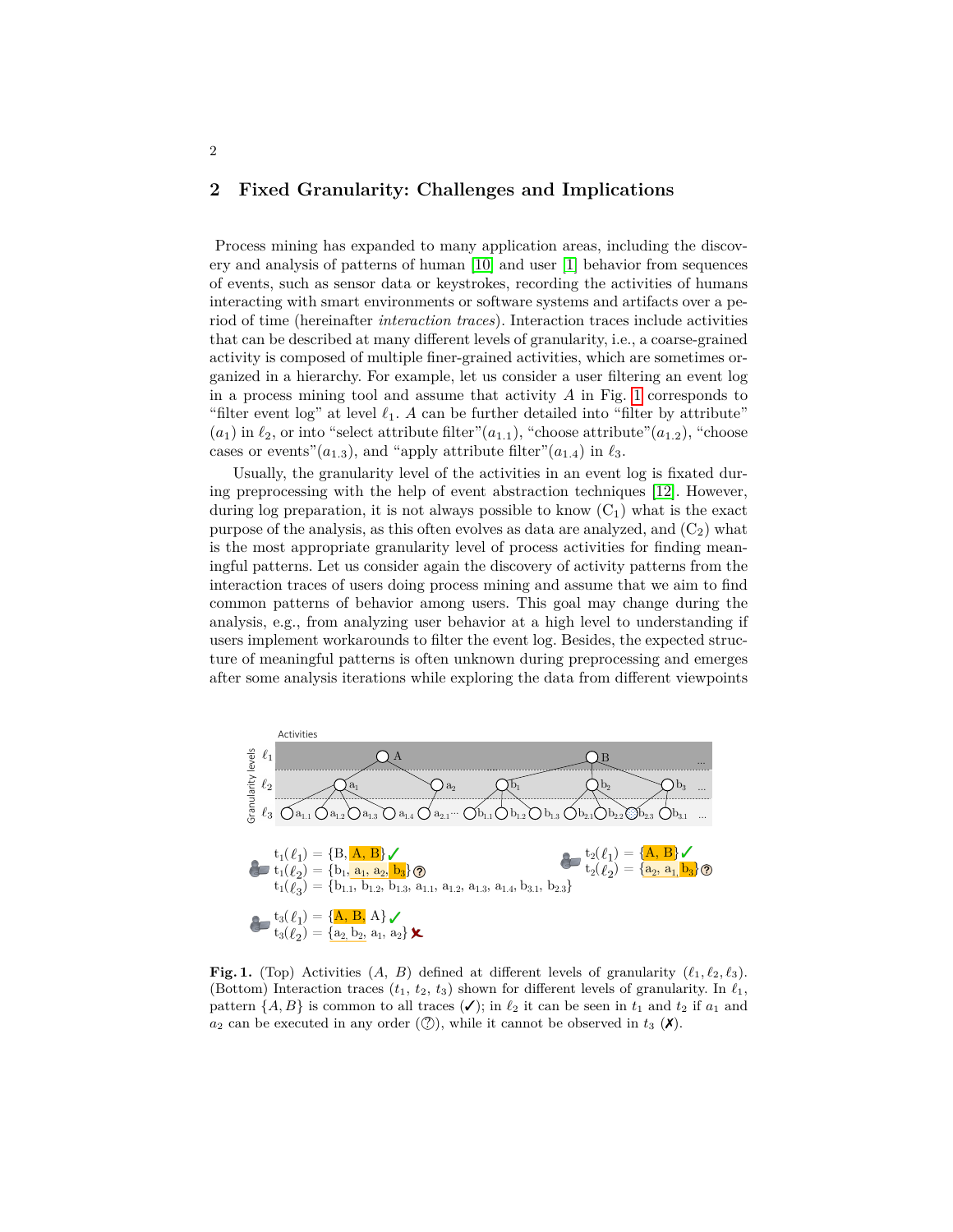and at varying granularity levels. Indeed, patterns can be discovered at all levels of the granularity spectrum and, sometimes, across granularity levels.

While fixating the granularity level of activities during preprocessing can be challenging, the resulting "fixed view" over the process has implications on what analyses can be done and what patterns can be observed. In the remainder, we discuss some of these important implications  $(I_1-I_4)$ . To focus on our problem, we set aside the typical challenges of event abstraction and correlation [\[12\]](#page-4-2) and assume to have the set of all possible activity classes available at different levels of granularity, potentially organized in a hierarchy like the one in Fig. [1.](#page-1-0)

 $(I<sub>1</sub>)$  First, fixating the granularity of process activities during preprocessing affects what analyses can be done on the log. Indeed, some techniques do not work well with fine- or mixed-grained events [\[12\]](#page-4-2) as they generate models that are difficult to comprehend and, thus, hinder the (visual) discovery of patterns.

 $(I_2)$  Second, the results of the analysis can be observed only at the chosen level of abstraction. This may lead to the discovery of unrepresentative patterns (e.g., in Fig. [1,](#page-1-0) pattern  $\{A, B\}$  in  $\ell_1$  is not maintained in  $\ell_2$ ) or can prevent the discovery of patterns at other granularity levels. For example, by choosing a too-coarse level of granularity, we lose information about fine-grained events that are mapped into multiple high-level activities. Let us assume that activity  $B$  in Fig. [1](#page-1-0) corresponds to "discover process",  $b_2$  is "discover process with heuristic miner",  $b_3$  is "discover process with inductive visual miner", and  $b_{2,3}$ , which is mapped to both  $b_2$  and  $b_3$ , is "inspect process model". If we select  $\ell_1$ , we cannot observe that users always inspect the process model  $(b_{2,3})$  after having discovered the process with the heuristic  $(b_2)$  or inductive visual miner  $(b_3)$ . Similarly, we lose information about the order of fine-grained activities, including concurrency or interleaving. For example, we cannot detect that activities  $a_1$  (e.g., "filter by attribute") and  $a_2$  (e.g., "filter by variant") are executed interchangeably in  $t_1$ and  $t_2$ . Last but not least, when analyzing an event log with a fixed granularity, it is not possible to observe patterns at different levels of abstraction within the same analysis nor patterns that span multiple granularity levels. For example, if we select  $\ell_1$ , we cannot observe that both patterns  $\{A, B\}$  and  $\{a_1, a_2\}$  occur in  $t_1$  and  $t_3$  within the same analysis, nor can we observe patterns such as  $\{A, b_3\}.$ 

 $(I_3)$  Third, fixating the granularity of process activities during preprocessing prevents analysts from controlling it and changing it during the analysis, e.g., to obtain details-on-demand [\[9\]](#page-4-3) by showing specific parts at a fine-grained level while keeping other less relevant parts more abstract. Some process mining algorithms and tools allow adjusting the mined process model based on certain metrics, but they do not allow users to play with the granularity of activities, e.g., to explore different granularities based on the analysis focus.

(I4) Also, a fixed granularity hinders the possibility of tracing and explaining the journey from raw data to ready-to-use event logs, as the original events are often "lost" in the abstraction phase. From interviews and conversations with process mining users and experts, we have gathered anecdotal evidence that analysts struggle to explain the models produced by discovery algorithms and often need to access the raw data or re-engage in preprocessing to validate them.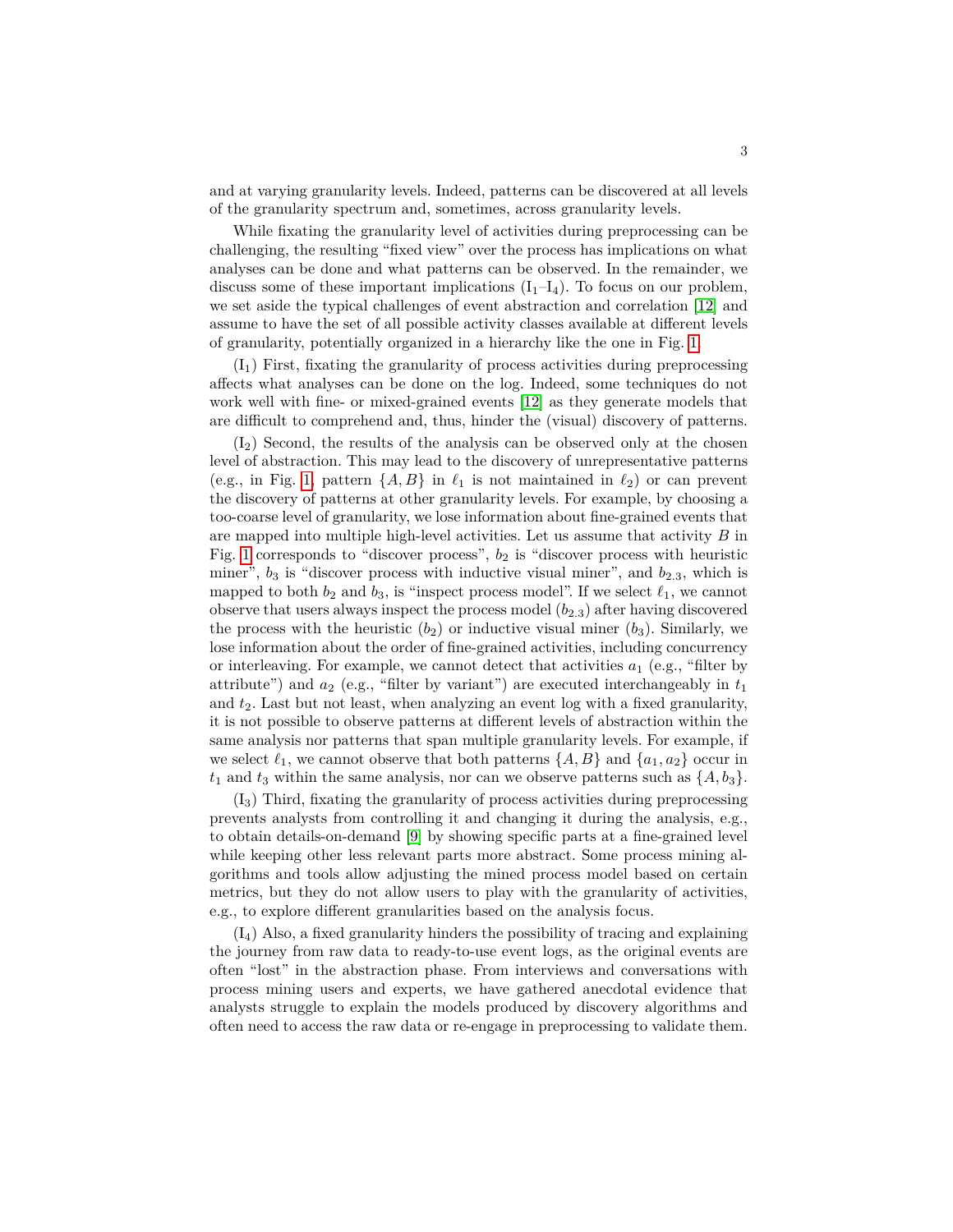#### **3 Relation between Problem and Existing Work**

Regarding activity granularity, the process mining literature has mainly focused on the problem of event abstraction, which has been tackled from two angles. On the one hand, techniques capable of dealing with abstraction to produce a refined version of the log were proposed. On the other hand, research focused on mining algorithms embedding the abstraction directly into the mining phase.

One of the first works in the first category addresses the issue by describing a taxonomy of abstraction patterns [\[6\]](#page-4-4), showing how different process constructs related to abstraction might be observed and processed. Instead, one of the most recent approaches constructs graph-based models for event data that support the creation and analysis of event logs where events are related to multiple activities [\[3\]](#page-4-5). Another recent approach [\[4\]](#page-4-6) focuses on slicing and dicing event logs where abstraction is handled via process cubes (i.e., where fluid notions of case are possible and each dimension has a *value* and a *granularity*). Many other techniques have been proposed, as thoroughly reviewed in [\[12\]](#page-4-2). A result of the literature review is that works can be characterized based on: supervision strategy (unsupervised vs. unsupervised); interleaving of fine-grained events; deterministic nature of the outcome; and whether additional data/perspectives are considered. Approaches in this group focus on raising all the events in the log to the same granularity during preprocessing and, thus, assume that a proper level of granularity is known or discovered before the analysis (cf.  $C_1$  and  $C_2$ ).

On the second family of approaches, one of the first works is the Fuzzy Miner [\[5\]](#page-4-7), which introduces the metaphor of a process model as a road map, where relevant information is shown, whereas less significant but highly correlated behavior is aggregated, and less significant and lowly correlated behavior is hidden. These notions of significance and correlations are parametric (and the user can control them) yet are based on predefined heuristics. Other approaches focused on subsets of activities [\[11\]](#page-4-8) to create and analyze "local models", while domain-specific techniques based on well-defined execution subtraces have also been proposed, e.g., to focus on software system processes [\[7\]](#page-4-9). A recent approach allows to iteratively project and abstract the event log and discover a multi-level process model starting from activity trees [\[8\]](#page-4-10), i.e., hierarchical clusters of activities. While these approaches allow the user to adjust the abstraction level during the mining phase, i.e., partially addressing challenges  $C_1$  and  $C_2$  and implications  $I_1$  and  $I_2$ , they focus on reducing the complexity of the mined models based on predefined metrics or subprocesses and do not support the interactive exploration of activity granularities  $(I_3)$ , e.g., based on semantic relationships among activity classes, nor they explicitly address traceability and explainability  $(I_4)$ .

## **4 Solving the Fixed Granularity Problem: Initial Ideas**

How to best tackle the introduced challenges  $(C_1, C_2)$  and the implications  $(I_1-I_4)$  is still not clear. Currently, we are thinking about two possible directions, envisioning a scenario where the choice of the granularity level of activities is